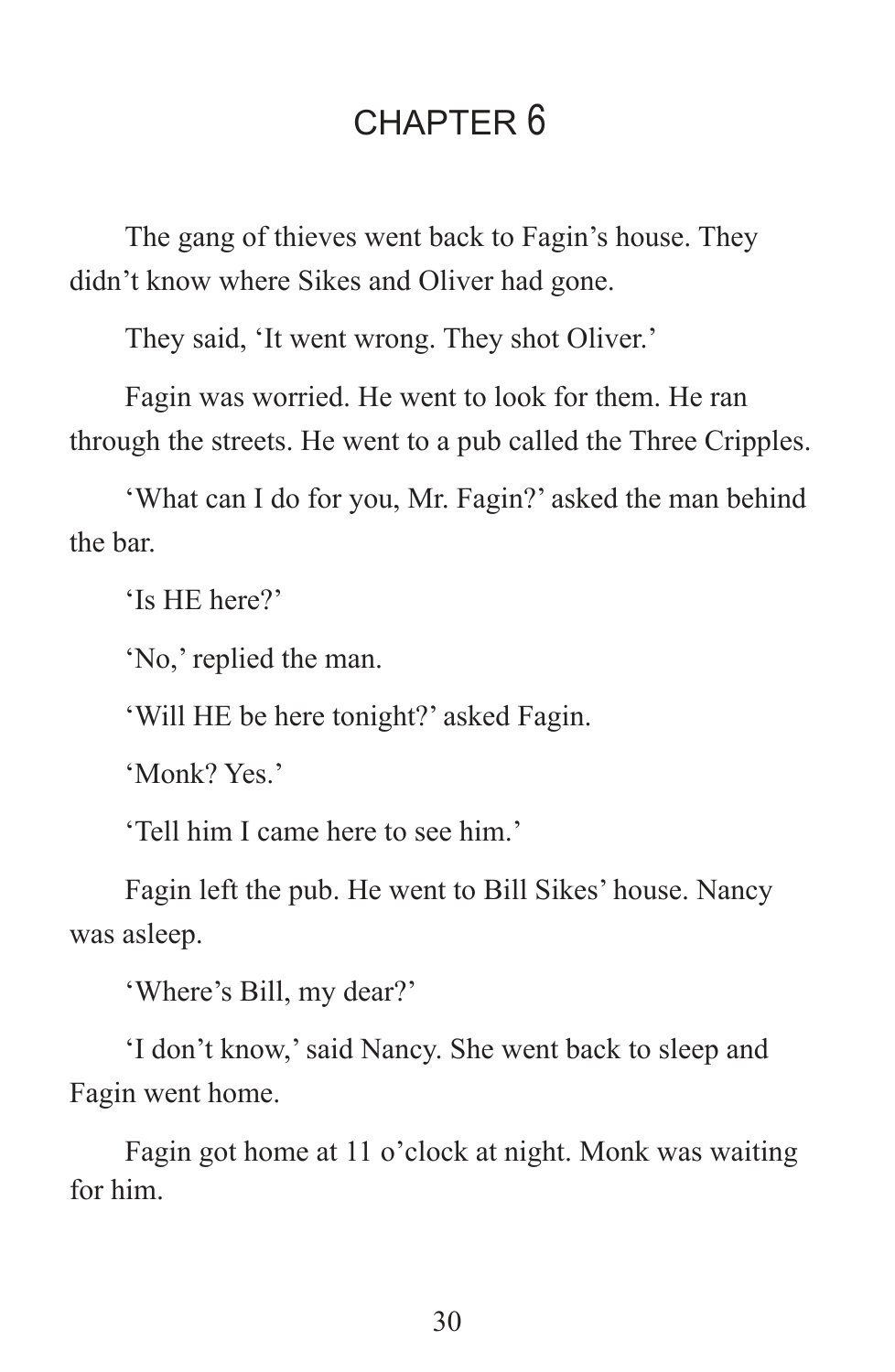'Fagin!' whispered Monk. 'Where the devil have you been?'

'On your business, my dear,' said Fagin, 'On your business, all night.'

'Oh, of course!' said Monk, with a sneer. 'Well what's come of it?'

'Nothing good,' said Fagin.

'Nothing bad, I hope?'

Fagin led Monk inside. He didn't want anyone to see Monk.

'I said the plan wasn't good. Why didn't you keep Oliver here?' Monk said.

'If the worst comes to the worst and he's dead ... ' Fagin said, but Monk stopped him. He saw the shadow of a woman. Fagin chased the shadow but he didn't find anyone. Monk left at 1 o'clock and Fagin went to sleep.

\*\*\*

Sikes said, 'Wolves tear your throats!' He watched the other thieves run away. Sikes was carrying Oliver. Dogs barked and men shouted. They chased Sikes. It was too dark to see them. Sikes put Oliver in a dry ditch then ran away.

**if the worst comes to the worst** (idiom) if the situation becomes unpleasant and difficult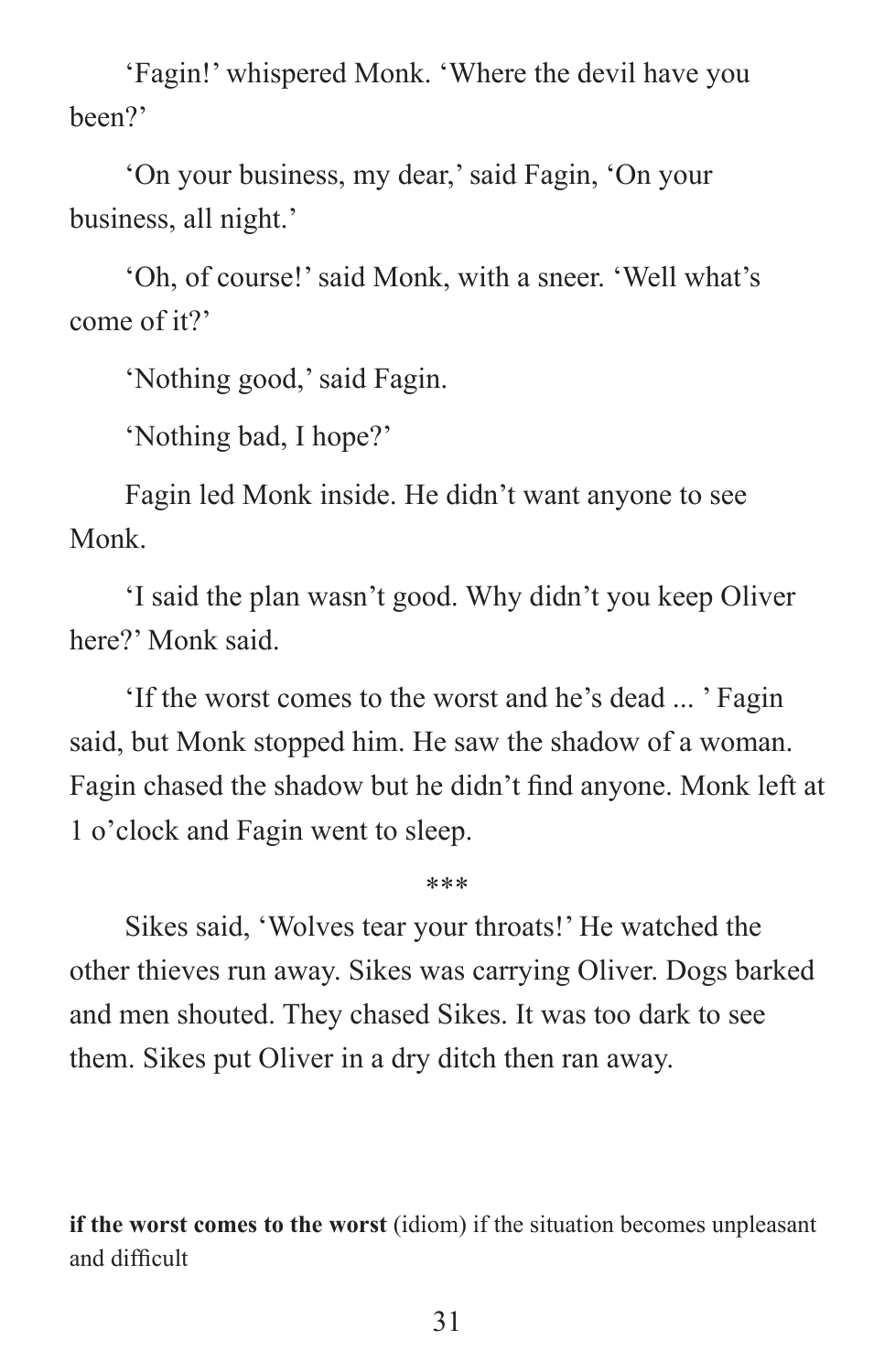Oliver woke up in the morning. He felt very ill. He was confused. He saw the house that he had tried to rob. He felt scared, but he needed help.

The men that chased Bill Sikes sat in the kitchen. They were drinking tea. They opened the door. They knew Oliver as a thief. They dragged him inside.

'Don't hurt him! Bring him upstairs. Treat him well,' the lady of the house said.

The house had two ladies, Mrs. Maylie and her niece, Miss Rose. Mrs. Maylie was old. Miss Rose was young and beautiful.

Mr Giles was a servant who looked after the ladies. He was the man who shot Oliver. Mr Brittles was the gardener. The doctor, who was a surgeon, came to see Oliver. He was with Oliver for a long time. He came down to talk to Mrs. Maylie.

'Have you seen the boy?' he asked.

'No,' she said.

'Will you come with me to see the boy?' the doctor asked.

'Yes,' said Mrs. Maylie.

**surgeon** (n) a doctor who performs medical operations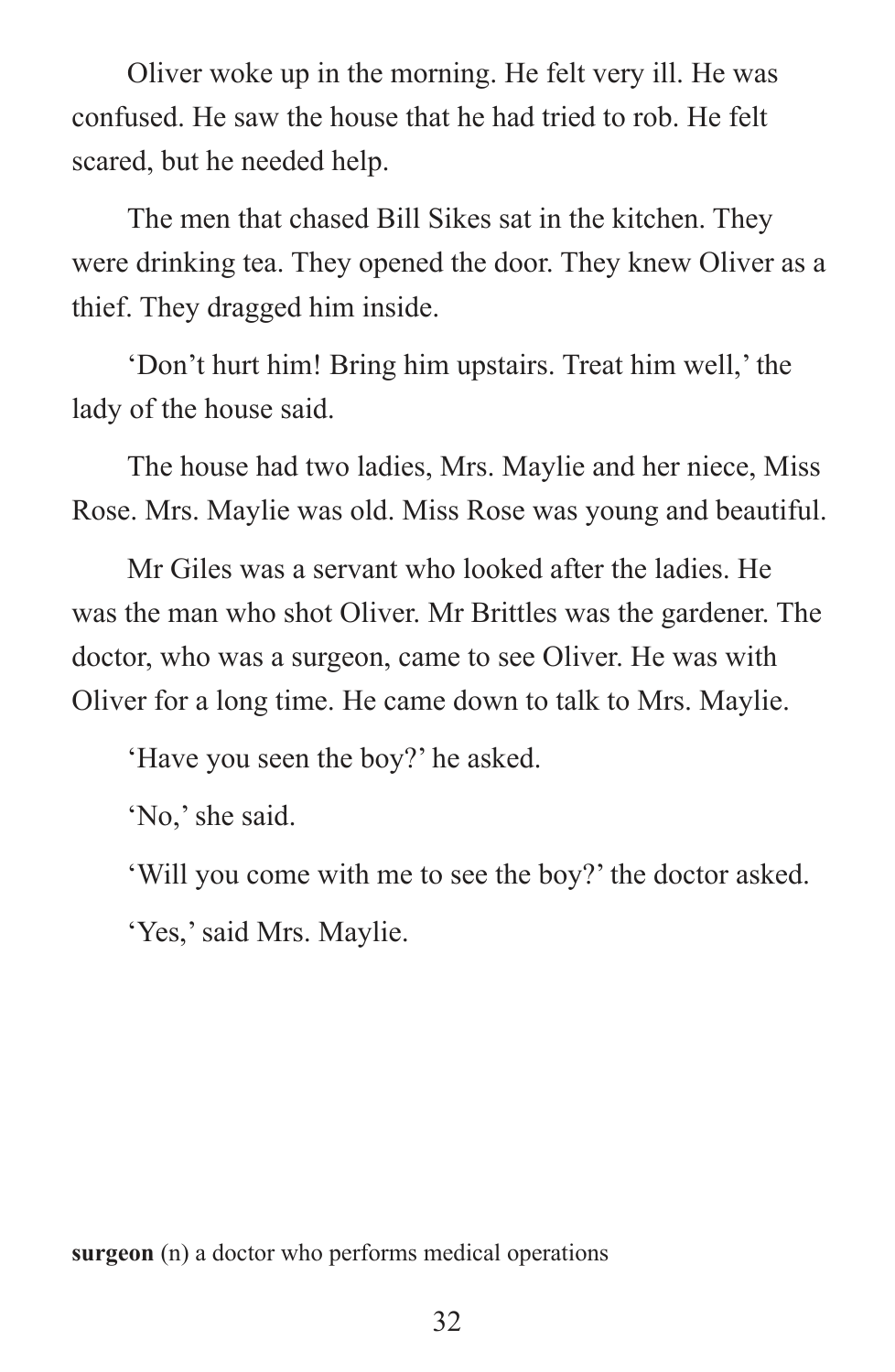

*'Don't hurt him! Bring him upstairs. Treat him well,' the lady of the house said.*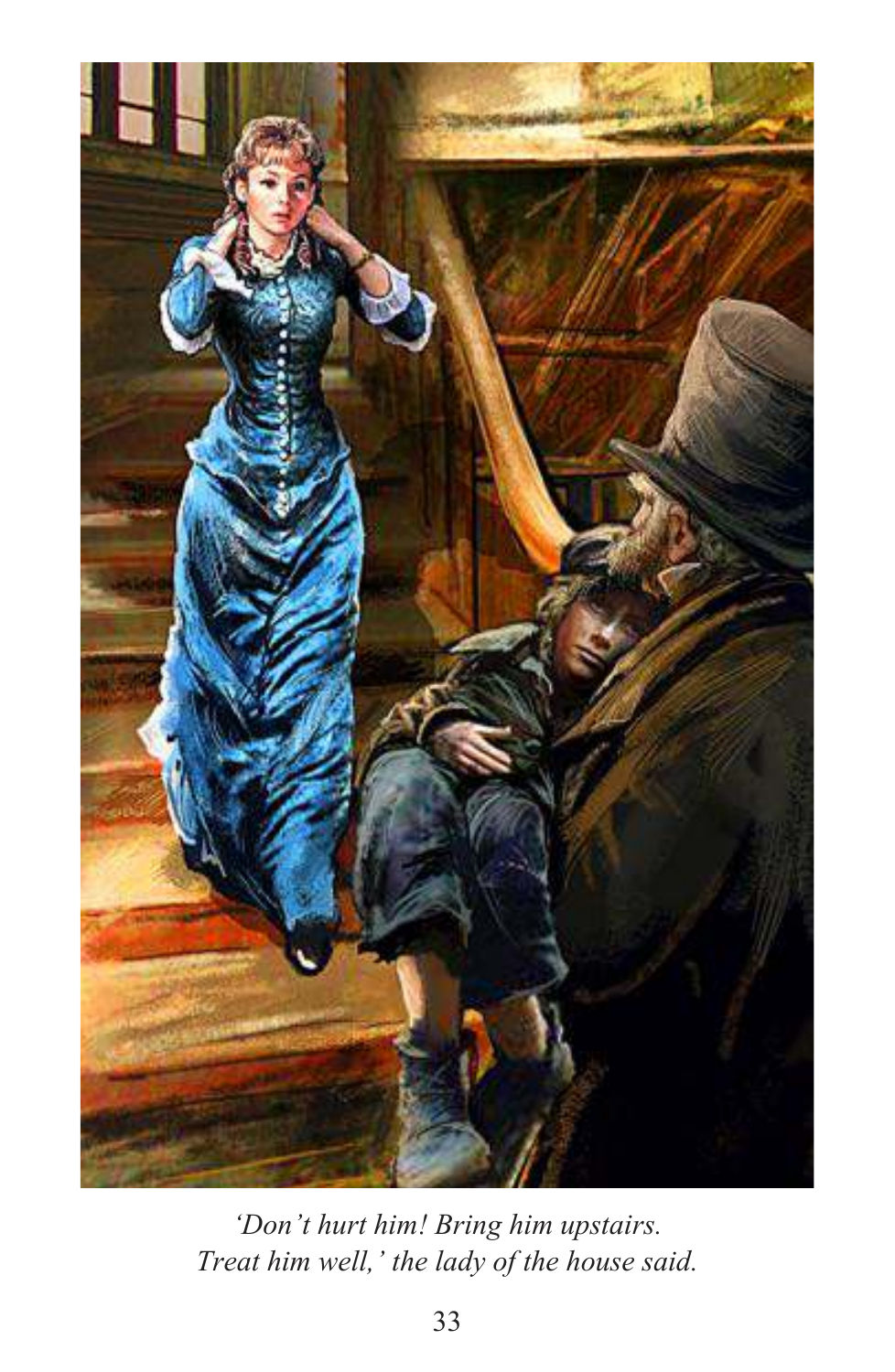# CHAPTER 7

The doctor took Miss Rose and Mrs. Maylie to see Oliver. Oliver was asleep. His hair was on his face. He didn't look like a nasty boy. Miss Rose sat next to him. She brushed his hair from his face. Oliver smiled in his sleep.

'That boy is no thief,' said Mrs. Maylie.

'Dear aunt, he cannot go to prison!' said Miss Rose.

'My dear love, he won't. Doctor, how can we save him?' asked Mrs. Maylie.

'I will bully Mr. Giles and Mr. Brittle. That will do it,' said the doctor.

'Then do it,' said Mrs. Maylie.

A constable was waiting downstairs.

'He can't be moved,' the doctor said to the constable.

Oliver woke up when it was getting dark. The doctor, constable, Miss Rose and Mrs. Maylie went to see him.

They asked Oliver a lot of questions. Oliver answered them. He told them all about his past.

The doctor said, 'I'll talk to the servants in the kitchen.'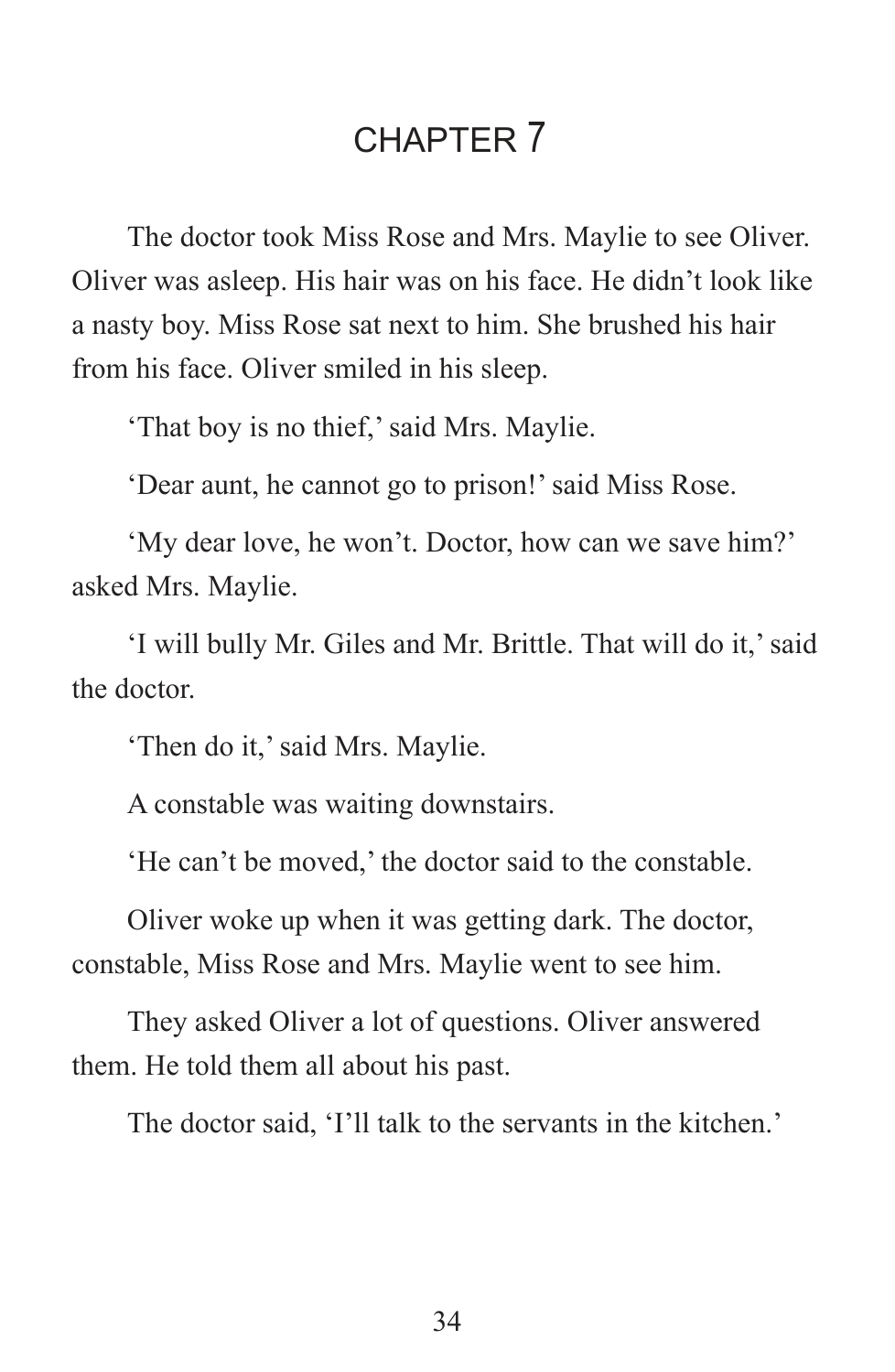The servants sat at the table in the kitchen. The policeman was there too.

'How's the boy?' asked Mr. Giles.

'He's better. Are you sure that the boy is the thief?' the doctor asked. He had a scary voice. 'Will you swear to God?'

There was a knock at the door. Mr. Brittles opened it.

'Who is it?' he asked.

'Police from Bow Street. You asked us to come.'

Mrs. Maylie came down to see the police. Miss Rose sat with Oliver

'This is where the robbers came in,' the doctor told the police.



*Oliver was asleep. His hair was on his face.*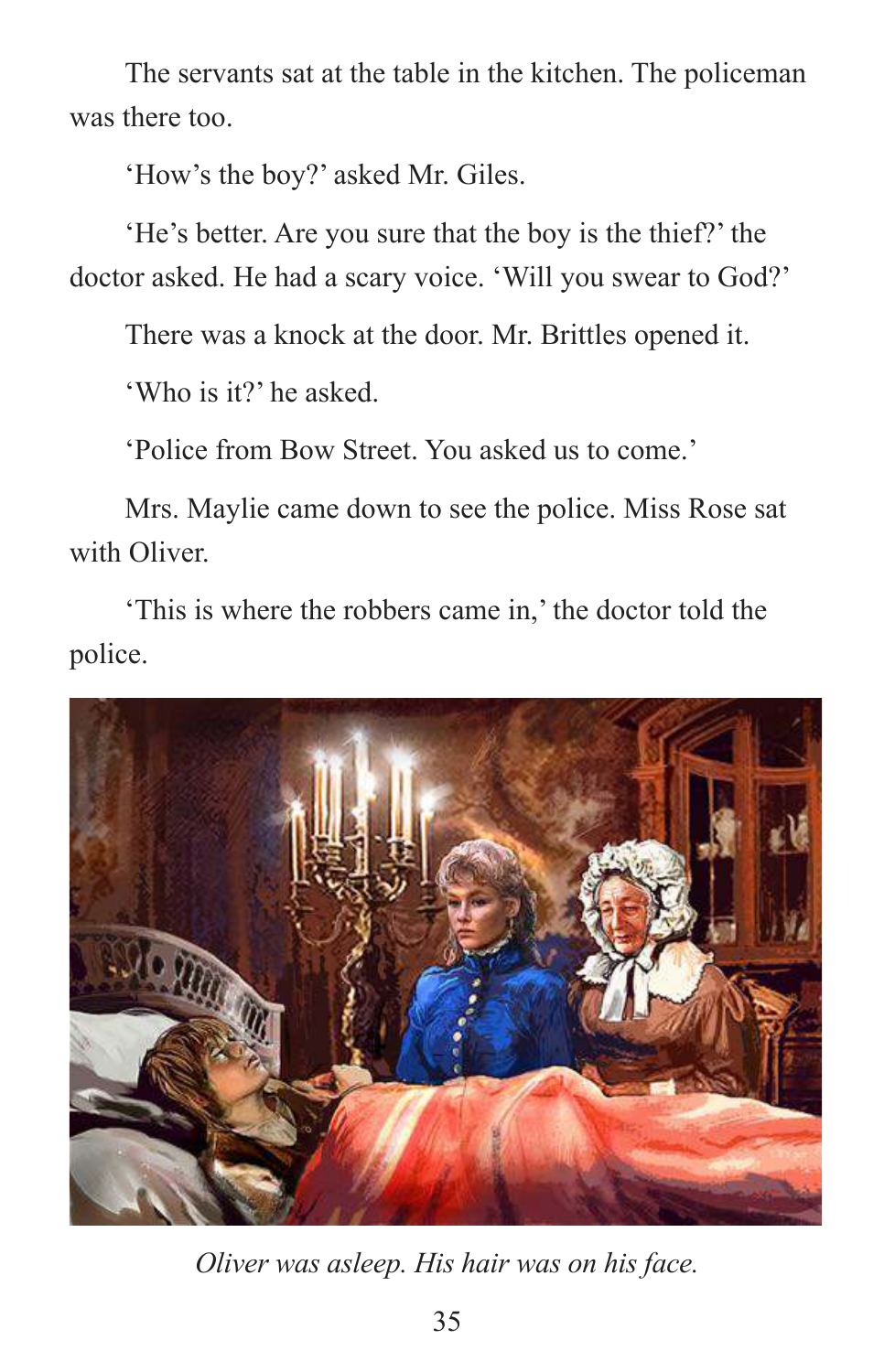# **COMPREHENSION CHECK**

#### **Test-1**

## **Are the following sentences True (T) or False (F)?**

|    | 1. Oliver Twist was an orphan.                                        | T/F |
|----|-----------------------------------------------------------------------|-----|
|    | 2. Bill Sykes was Oliver's real father.                               | T/F |
|    | 3. The Artful Dodger was a pickpocket.                                | T/F |
|    | 4. Oliver went to jail for trying to rob Mr. Brownlow.                | T/F |
|    | 5. Rose was Oliver's sister.                                          | T/F |
|    | 6. Rose didn't want to marry Harry<br>because she loved someone else. | T/F |
|    | 7. Bill Sykes kidnapped Oliver.                                       | T/F |
|    | 8. Monks was Oliver's brother.                                        | T/F |
| 9. | Someone murdered Oliver's mother.                                     | T/F |
|    | 10. Fagin killed Nancy.                                               | T/F |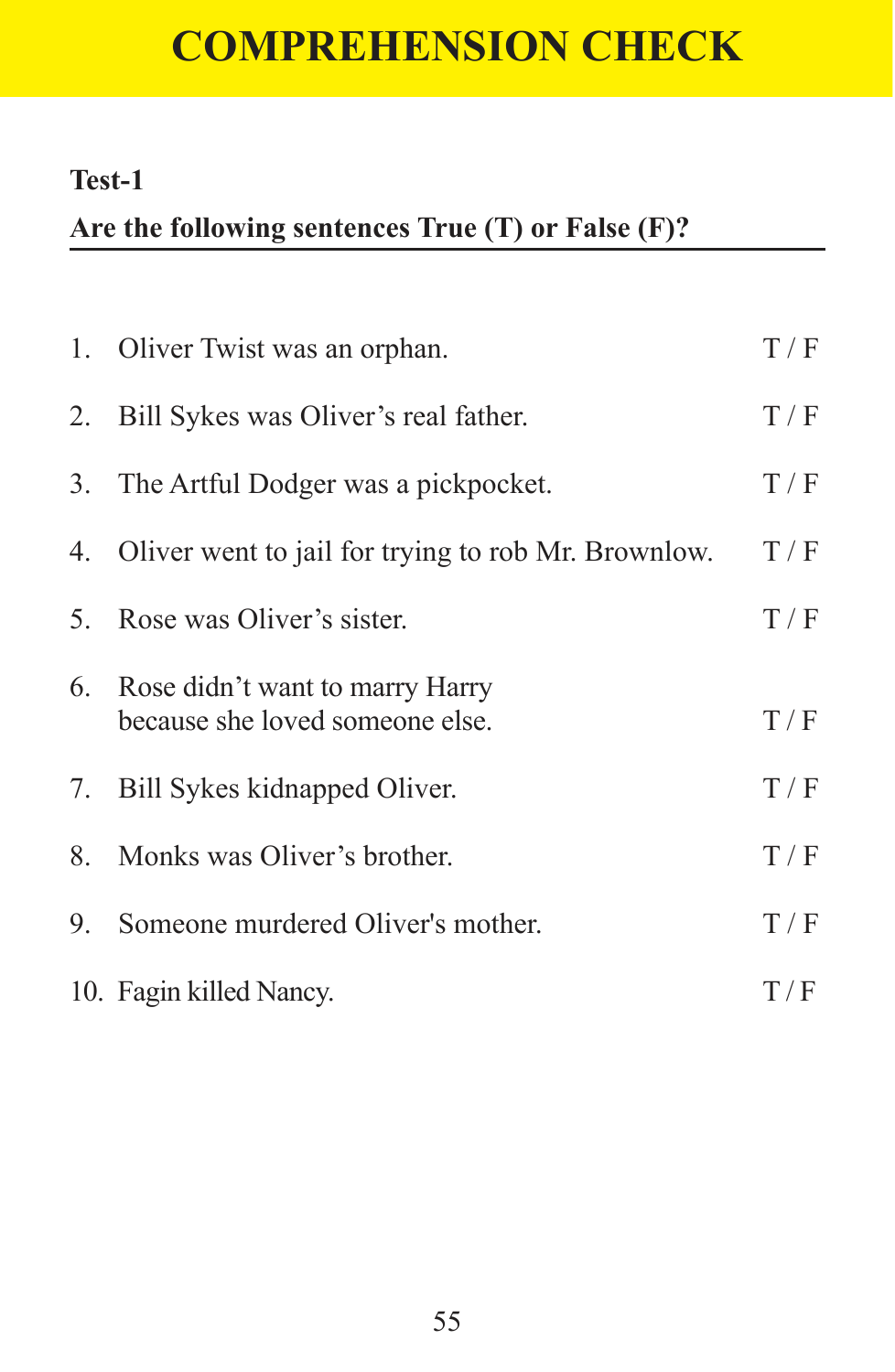#### **Beginnings**

- 1. Miss Rose and Mrs. Maylie took
- 2. The children in the workhouse
- 3. Dodger took his wallet and
- 4. The house had two ladies called
- 5. She went into Mr. Brownlow's
- 6. Mr. Brownlow and the doctor took Miss Rose
- 7. Mr. Brownlow took Oliver to a big house
- 8. Mr Bumble was in charge of the place
- 9. Mr. Brownlow sent for the doctor
- 10. Police didn't think

## **Endings**

- a. were always hungry.
- b. house on her own.
- c. and Oliver to the workhouse.
- d. Mr. Giles had shot anyone.
- e. Oliver to the country for three months.
- f. Oliver was born in.
- g. who was at the hotel.
- h. his handkerchief.
- i. in a nice part of London.
- j. Mrs. Maylie and Miss Rose.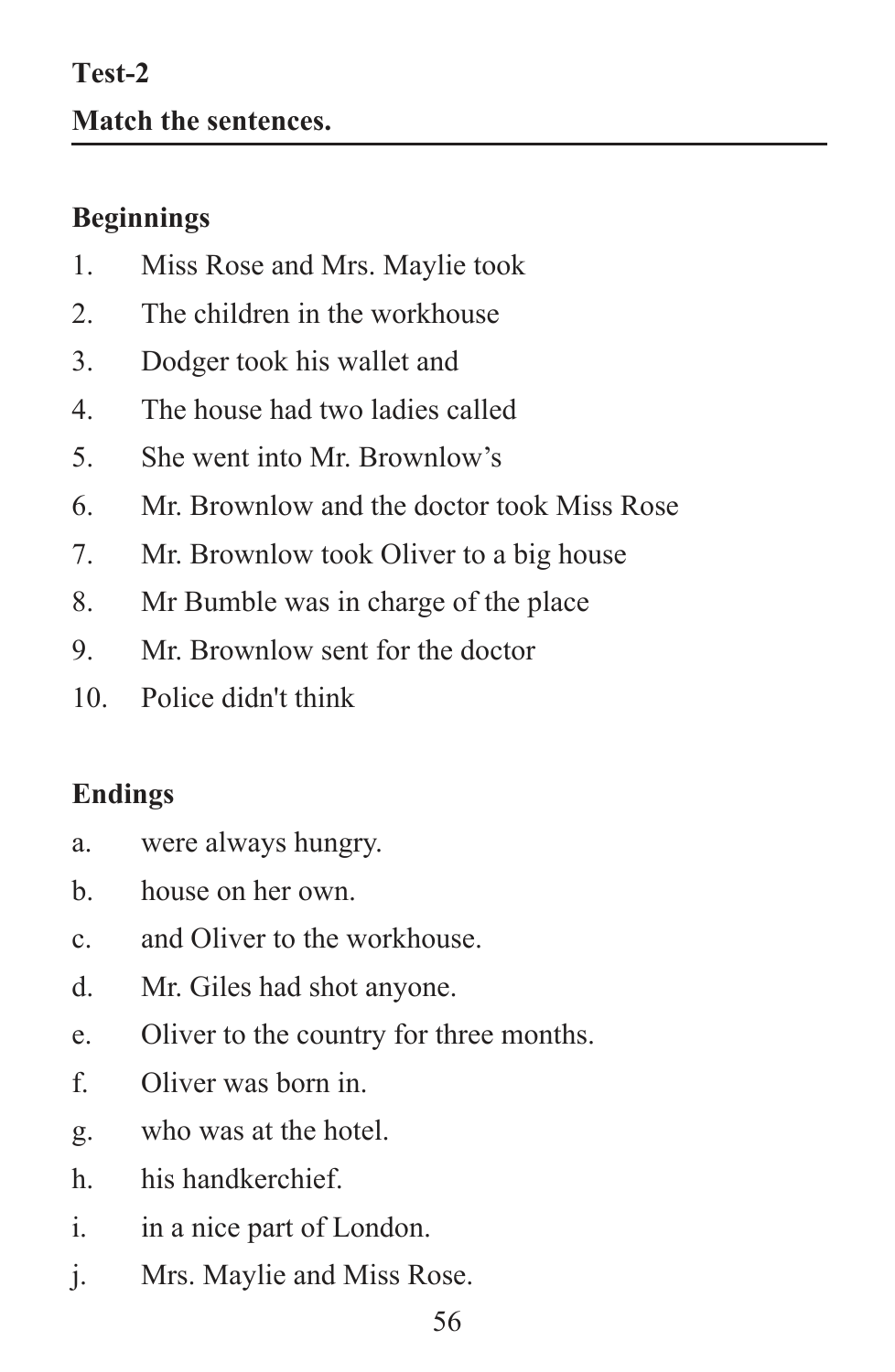#### Test-3

## Who said this in the story?

Mr. Bumble, Miss Rose, Oliver Twist, Bill Sykes, Nancy, Fagin or Mr. Brownlow

| 1.  | "You've overfed him, ma'am. You need to feed them gruel." |  |  |
|-----|-----------------------------------------------------------|--|--|
| 2.  | "I'll be a disgrace to your family name."                 |  |  |
| 3.  | "I know Oliver. I made him go back to Fagin."             |  |  |
| 4.  | "If you don't do what I tell you, I'll shoot you."        |  |  |
| 5.  | "Your father was engaged to Oliver's mother."             |  |  |
| 6.  | "I'll be on London Bridge every Sunday."                  |  |  |
| 7.  | "On your business all night."                             |  |  |
| 8.  | "Who's the woman in the portrait?"                        |  |  |
| 9.  | "Please sir, I want some more."                           |  |  |
| 10. | "Dear aunt, he cannot go to prison!"                      |  |  |
|     | 57                                                        |  |  |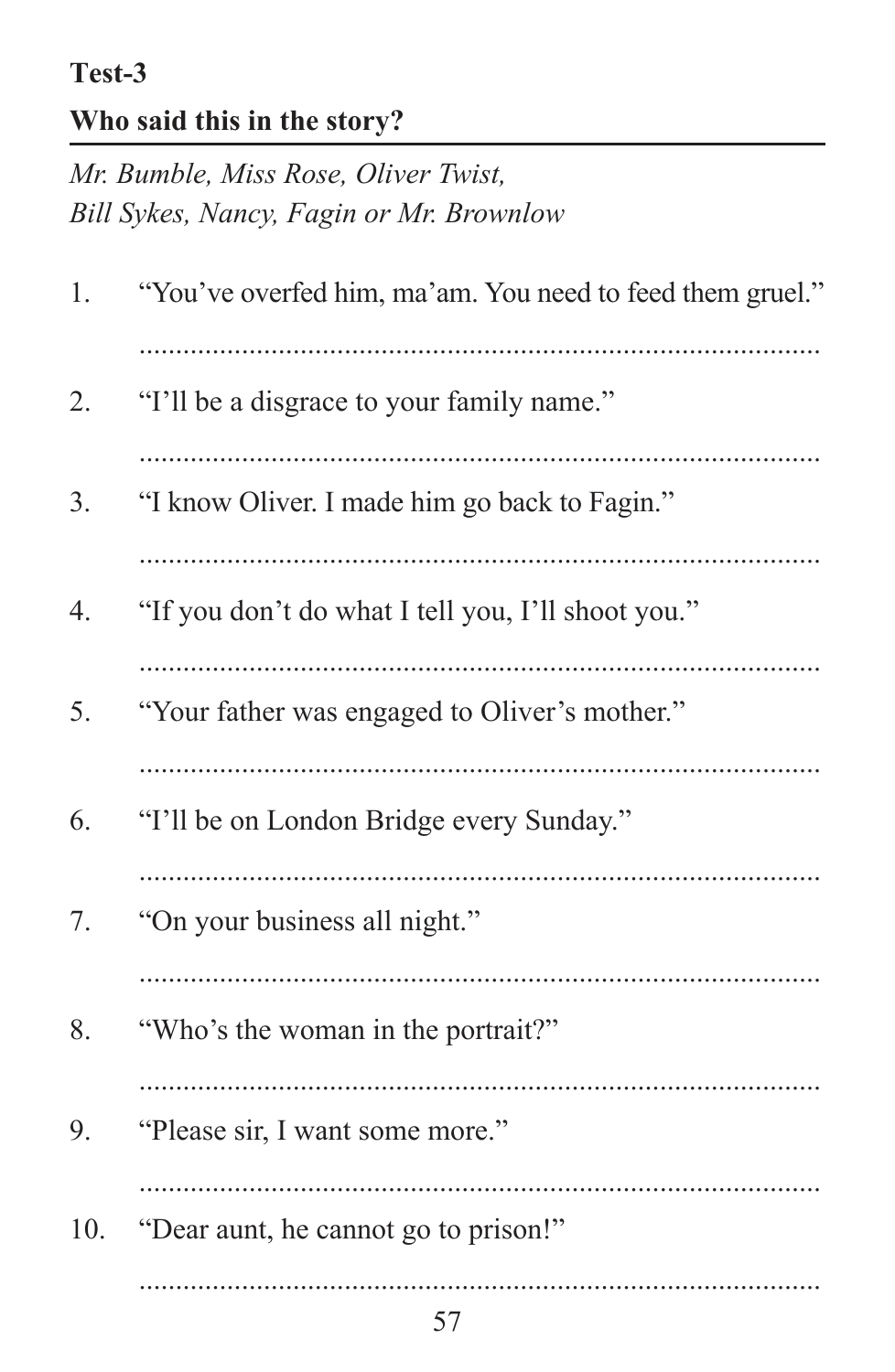- 1. Who does Harry want to marry?
- 2. What was Oliver carrying when they kidnapped him?
- 3. What did the Artful Dodger steal from Mr. Brownlow?
- 4. What did Mr. Bumble say was the reason Oliver went mad?
- 5. Why did Monks want to ruin Oliver?
- 6. What was the name of Bill's dog?
- 7. How did Nancy die?
- 8. Who was the beadle of the parish?
- 9. What did Mrs. Corney's dying patient steal from Oliver's mother?
- 10. Where did the police come from?

### **Test-5**

#### **Put the list in order by entering the numbers 1 to 10 in the gaps below.**

- a. **Oliver asks the cook for more gruel.**
- b. Bill Sykes sends Oliver to rob a house.
- c. Police arrest Oliver for pickpocketing and Oliver goes home with Mr. Brownlow.
- d. \_\_\_ Miss Rose takes Oliver to see Mr. Brownlow.
- e. Noah makes Oliver attack him, and Mrs. Sowerby locks Oliver in a room.
- f. \_\_\_ Mrs. Maylie and Miss Rose look after Oliver.
- g. They kidnap Oliver on his way to the bookshop.
- h. **Bill Sykes kills Nancy.**
- i. **Coliver ran away and met the Artful Dodger.**
- j. \_\_\_ Mr. Brownlow finds Monks and makes him tell the truth.